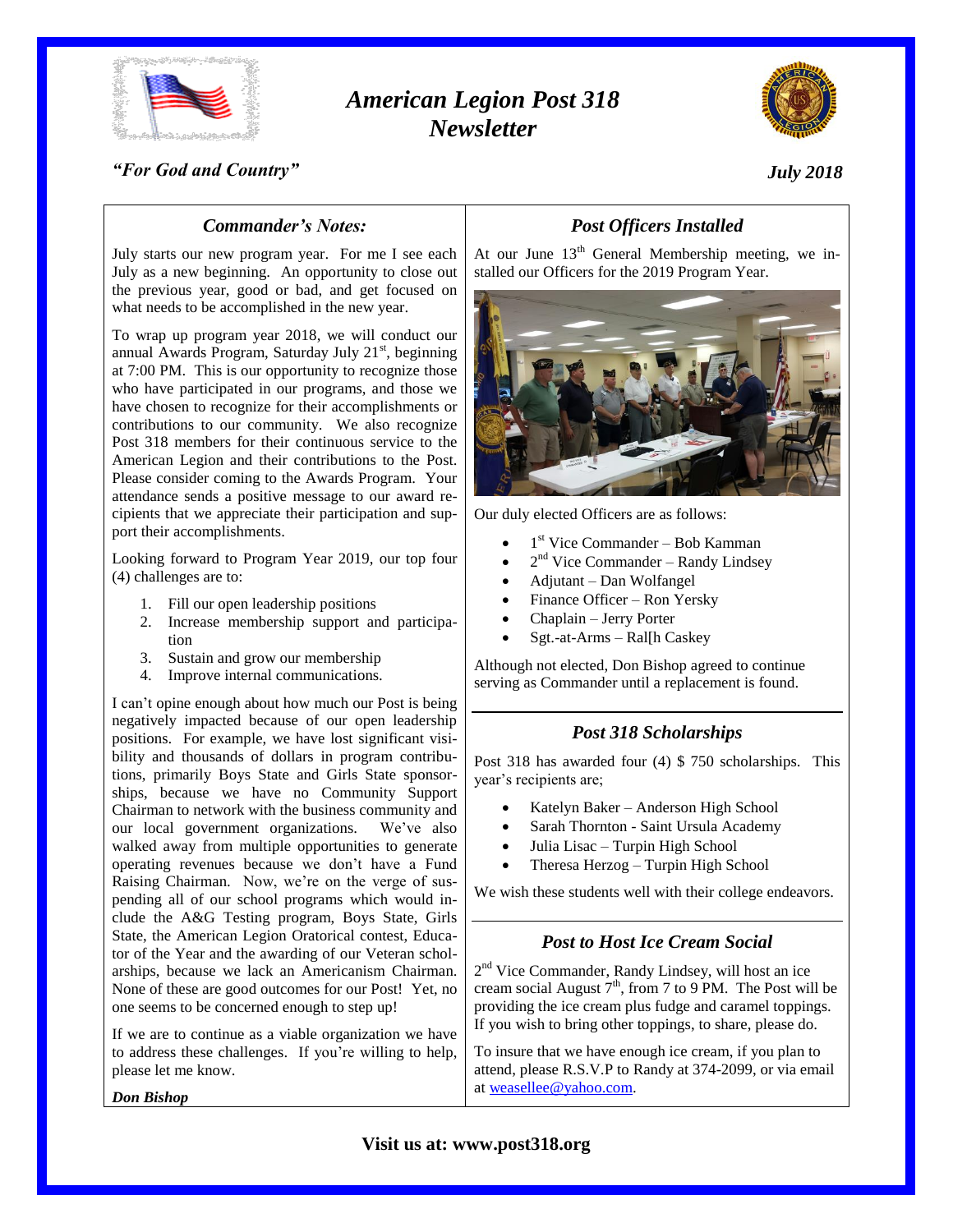## *Fund Raising Update:*

The Post has to raise about \$6,000 each month to continue operations. You can support our fund raising efforts by attending, or working, our various events.

It should be noted that we fell short of our \$ 6,000 threshold for June. However, this is not unusual! We often run deficits in June, July and August. As members you can help us minimize the impact of this revenue shortfall by coming out and supporting our Summer events (i.e. Bingo, Euchre and Open Mic).

The following summarizes our June income contributions.

| Events          | <b>Contribution</b> |
|-----------------|---------------------|
| <b>Bingo</b>    | \$2,835             |
| <b>Dances</b>   | \$1,163             |
| <b>Euchre</b>   | 208                 |
| <b>Open Mic</b> | 353                 |
| <b>Rentals</b>  | 700                 |
| Total           | \$5.259             |

**Bingo** –We conduct bingo every Sunday. Doors open at 4:30p games begin at 6:00p. If you're willing to help out, contact Bingo Manager, Ed Sears at 474-0246.

**Euchre** – Euchre is scheduled every Thursday night and is open to the public. Buy-in is \$5. Doors open at 6:45p, games begin at 7p. Contact Euchre Manager, Joe Baker (289-9044), with any questions.

**Open Mic** – Open Mic provides local artists an opportunity to perform in front of an audience. There are no admission fees and children are welcome. The Post provides beverage and concession services for the event. If you have questions, please contact Don Bishop at 474- 4194.

### *Poppy Day Results*

Each year, just prior to Memorial Day, we conduct our "Poppy Day" campaign. During this event we distribute the "Memorial Poppy", which is handmade by hospitalized or disabled veterans, for a modest contribution. All donations collected are then used to support veterans and their families.

For our 2018 campaign, we distributed poppies at nine (9) locations and collected net contributions of \$3,102.46. This goes a long ways towards funding our Veteran Programs, but was about \$ 650 less than was collected in 2017.

We would like to thank our "Poppy Day" supporters; The Kroger Company, Belterrra Park and the Forest Hills School District.

### *Charitable Giving*

Over the course of each year American Legion Post 318 Charities, Inc. (*Charities, Inc.*) contributes thousands of dollars to programs and causes important to our membership. To cover this philanthropy, *Charities, Inc*. has to raise approximately \$2,200 each month.

The following is a summary of recent *Charities, Inc.* income and expenses.

|                                   | <b>Income</b> | <b>Expenses</b> |
|-----------------------------------|---------------|-----------------|
| Bingo                             | \$1,560       |                 |
| <b>Donations</b>                  | 185<br>\$     |                 |
| <b>Poppy Days</b>                 | \$4,620       | \$1,518         |
| <b>Post 318 Repayment</b>         |               | \$1,000         |
| <b>Flag for Sherriff's Office</b> |               | \$<br>49        |
| <b>Color Guard Support</b>        |               | \$<br>151       |
| <b>Volunteer Raffle</b>           |               | \$<br>50        |
| <b>C&amp;P Banquet</b>            |               | \$<br>40        |
| <b>Membership Dues</b>            |               | \$<br>80        |
| <b>Monthly Rent</b>               |               | \$<br>600       |
| <b>Total</b>                      | \$6.365       | \$3,488         |

You can help raise the funds needed to support our programs and philanthropy by; 1) volunteering to work *Charities, Inc*. fund raising projects, 2) making tax deductible donations to *Charities, Inc*. and 3) by registering with both Kroger and Amazon to participate in their corporate charitable giving programs. An overview of these programs is listed below:

**Kroger Community Rewards** – If you are a Kroger customer and are not currently supporting a charitable organization through *Kroger Community Rewards*, we would encourage you to do your part! Go to [www.kroger.com,](http://www.kroger.com/) and register for the Kroger Community Rewards program and select *American Legion Post 318 Charities*, *Inc*. as your cause.

**Amazon Smiles** – *American Legion Post 318 Charities Inc.* is now registered with Amazon Smiles. So, if you shop at Amazon and select *American Legion Post 318 Charities, Inc.* as your charity, Amazon donates 0.5% of all eligible purchases. To maximize our revenue opportunities please share this information with family and friends.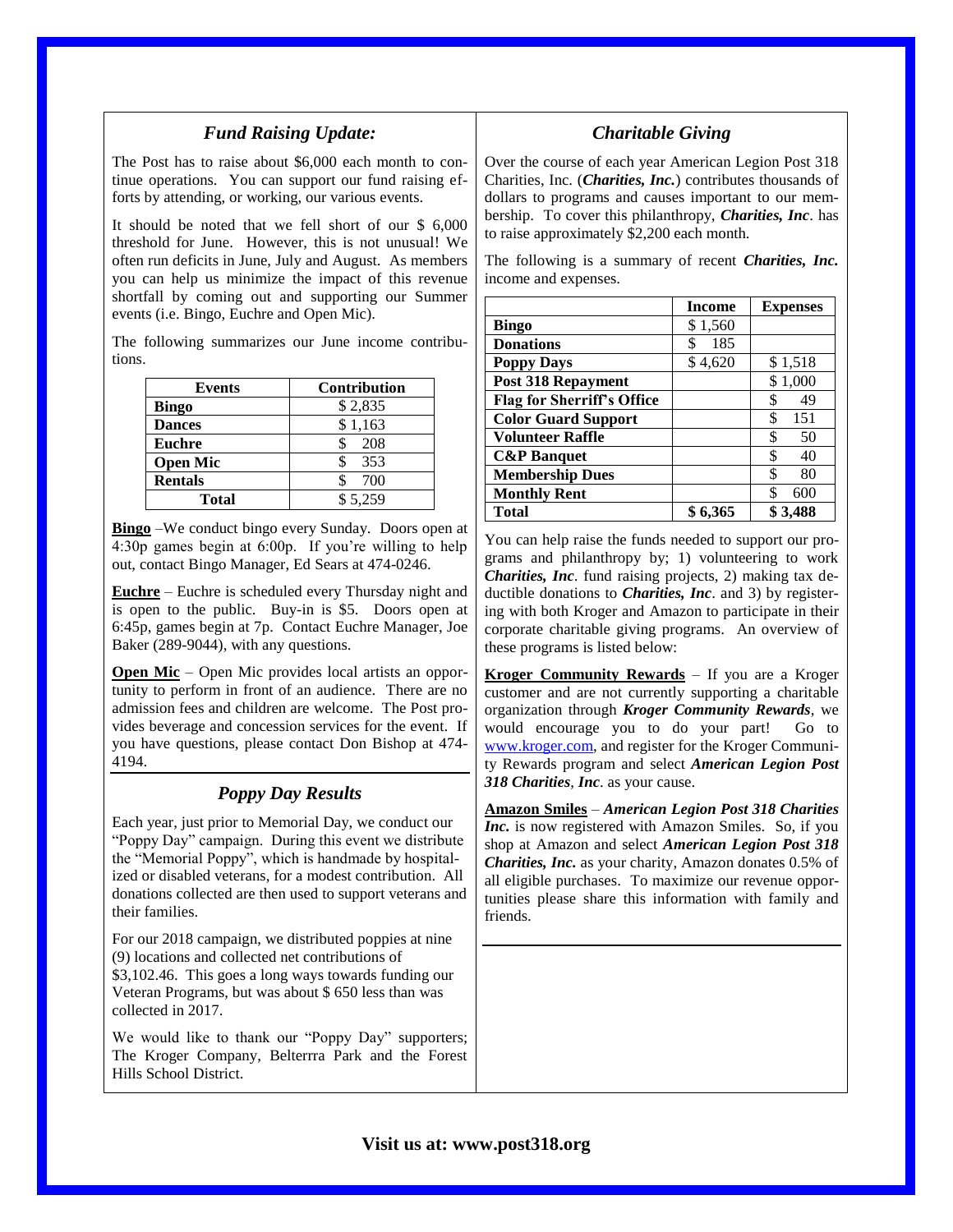#### *Help Wanted*

This *"Help Wanted"* column was intended to become a regular feature in our monthly newsletter. We hoped that by communicating the kind of support needed we could spark some interest and get some volunteers. These requirements have been published for several months now. If you're interested in helping, please contact Commander Bishop.

- **Bingo Manager** (member)
- **Fundraising Chairman** (member)
- **Community Support Chairman** (member)
- **Graphics Arts Support** (member/non-member)
- **Bingo Volunteers** (member/non-member)
- **Dance Volunteers** (member/non-member)
- **Post Personal Shopper** (member/non-member)

**Americanism Chairman** (member) – With the installation of our 2019 Officers, we are in search of a new Americanism Chairman. The primary responsibilities associated with this position are to act as a liaison between Post 318 and the Forest Hills School District, its affiliated schools, and McNicholas High School. Its role is to facilitate the delivery of American Legion programs intended to inspire patriotism and good citizenship through observances, patriotic and civil instruction in schools, Americanization of aliens, information on anti-American propaganda, and youth activities such as Boys State, Girls State, The Oratorical Contest, and other similar school programs. All Americanism program will be suspended until we find someone willing to step up and chair this committee.

# *Membership Update*

I know that you all have been anxiously waiting for this news, the 2019 membership cards are here! You all did such a great job of getting last year's dues in to me, that I know this year will be another successful year. Dues for 2019 are still only \$40. If you would like to get your hands on your brand new 2019, 100th anniversary, card you have four (4) ways to accomplish this:

- 1. Drop your dues off at the Post
- 2. Mail them in: American Legion Post #318 P.O. Box 54390 Cincinnati, OH 45254-0390 Attn: Robert Kamman
- 3. Renew online at [www.legion.org/renew](http://www.legion.org/renew)
- 4. Get with me after any of our monthly General Members or Executive Committee meetings.

If you renew quickly, I'll even put a bright, shiny, blue Early Bird sticker on your card in recognition of your prompt support.

If you have any questions about your membership, please feel free to contact me at [kamman.rc@gmail.com](mailto:kamman.rc@gmail.com) or via my cell (513) 545-5237. Again, thanks for your 2018 membership support and I look forward to hearing from you for our 2019 membership drive.

*Robert Kamman 1 st Vice Commander*

## *Chaplin's Report*

June has come and gone and from my end, nothing much has happened. We did have four of us go to the VA for an evening of volunteering, but that was a bust, since they were double booked for volunteers, so we came back. We do have an activity with the VA at the Post on July  $14<sup>th</sup>$ , from 11 till 1:30 to feed and play game with a group from the VA rehabilitation unit. If you wish to help out and do a fun thing, and help our vets, let me know. Be there at 10:45, at the Post answer where you can fit in.

Our good member, Keith Musselman and his wife are still fighting with their health problem. Please pray for them.

Glad to hear that our candidates at Buckeye Boys and Girls State all did well and enjoyed their experience.

Our participation in the big Anderson Parade is on the 4<sup>th</sup> of July. We always have a good turnout and this is a great event for the Post. You can show up and ride in a vehicle or walk in the parade. Let Ralph Caskey know if you're interested.

Glad to see the evening cookout generate by our new  $2<sup>nd</sup>$ Vice Commander, Randy Lindsey was a success and I am looking forward to the next activity, possibly an ice cream social in August.

Thanks again for all the great volunteers who step forward a give of their time for the Legion.

*Jerry Porter Chaplain*

# *At The Flag Pole*

Fly Flag days:

- $\bullet$  July 4<sup>th</sup> Independence Day
- $\bullet$  July 27<sup>th</sup> Armistice signed in Korea

*Ralph Caskey Sgt.-at-Arms*

#### **Visit us at: www.post318.org**